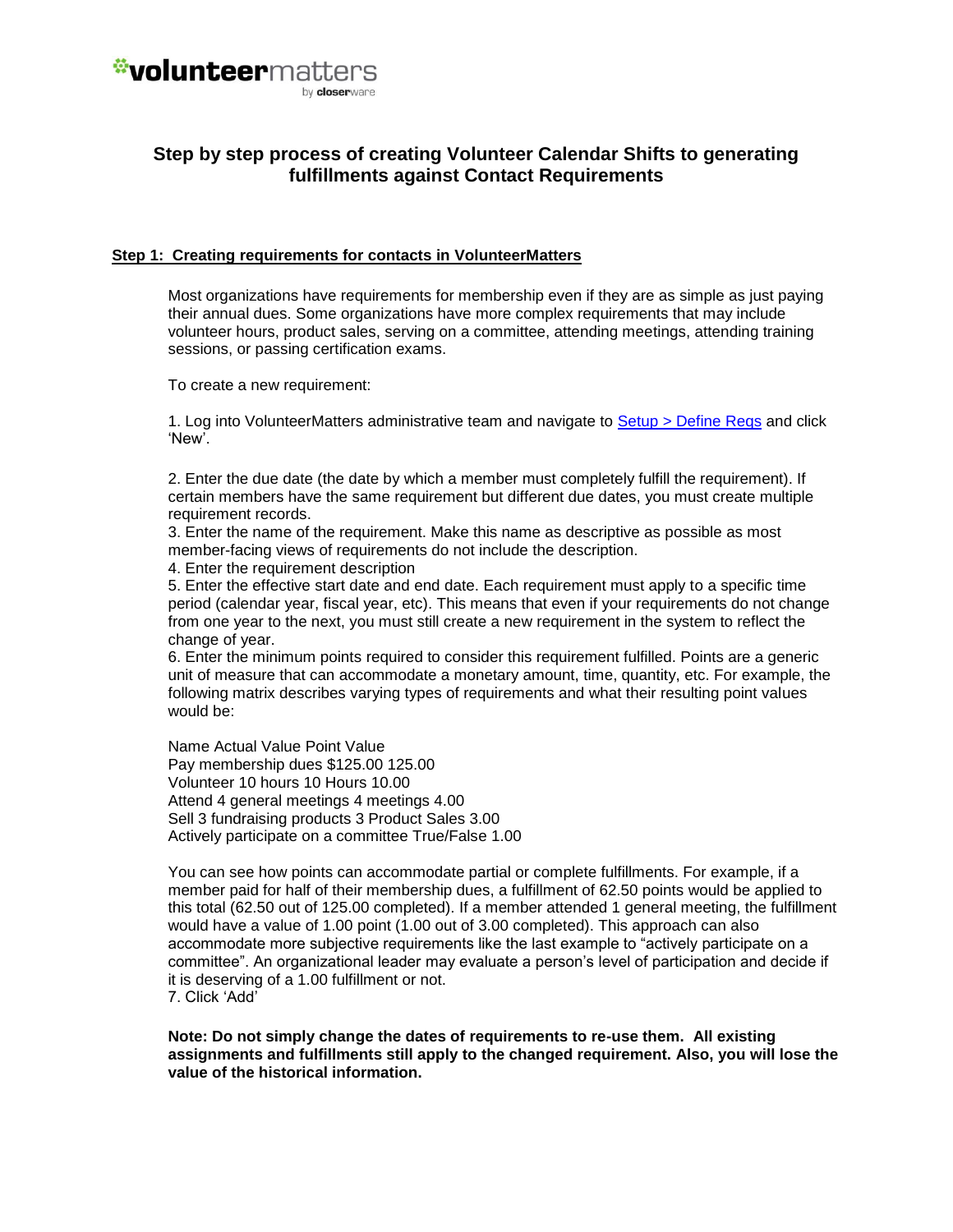### *\*volunteermatters* hy closerware

#### **Step 2: How do I assign requirements to a contact in VolunteerMatters?**

Once a requirement has been created in the system, you may assign it to one or more members. Assignments can be made to contacts by status or just about any other common attribute that is contained within the database.

To assign contacts to a previously created requirement follow these steps:

Log into your organization's VolunteerMatters Administrative Site Click on ['Setup', then 'Define Reqs'.](https://www.closerware.com/vm/member/RequirementList.do)

Click the 'Assignments' icon to the right of the requirement to which you would like to make assignments.

There are three utilities to facilitate the assignment of members:

- You may add all contacts from this requirement by clicking the 'Add All Contacts" button to the right of the assignment list
- Add contacts by status, choose a status then click 'Add'. All contacts of that status will be added to the list at the left of the page. If you wanted to add contacts of two different statuses, you would just have to use this tool twice.
- You may add selected contacts by using the chooser. Click "Choose" to the right of the "Add Selected Contacts" box. After selecting the proper contact records from the chooser you will see that the list of selected contacts now appears in the "Add Selected Contacts" box. Click 'Add' to formally request the addition of those contact records. An "Are you sure?" pop-up will appear, click 'OK' if you are sure of the change.

As you add contacts they are listed to the left of the page and the total number of contacts is displayed at the bottom of that list and in the requirement summary at the top of the page.

#### **Step 3: Create Volunteer Calendar in VolunteerMatters**

After logging into VolunteerMatters, you may select Admin, then [Volunteer Calendars](https://www.closerware.com/vm/member/shift/CalendarList.do) to view a list of existing calendars or add new calendars.

Click 'New Calendar'.

Enter the following:

- **Name**  Choose a unique calendar name comprised of alpha-numeric characters
- **Status** Active calendars are available for use. Calendars with Preview status can be displayed but will not allow sign-ups. Disabled calendars are only accessible by administrators.
- **Description**
- **Lock-in Days** This is the number of days before a shift, after which volunteers may not withdraw using the system.
- **Lock-out Days** This is the number of days before a shift, after which volunteers may not sign-up or withdraw using the system.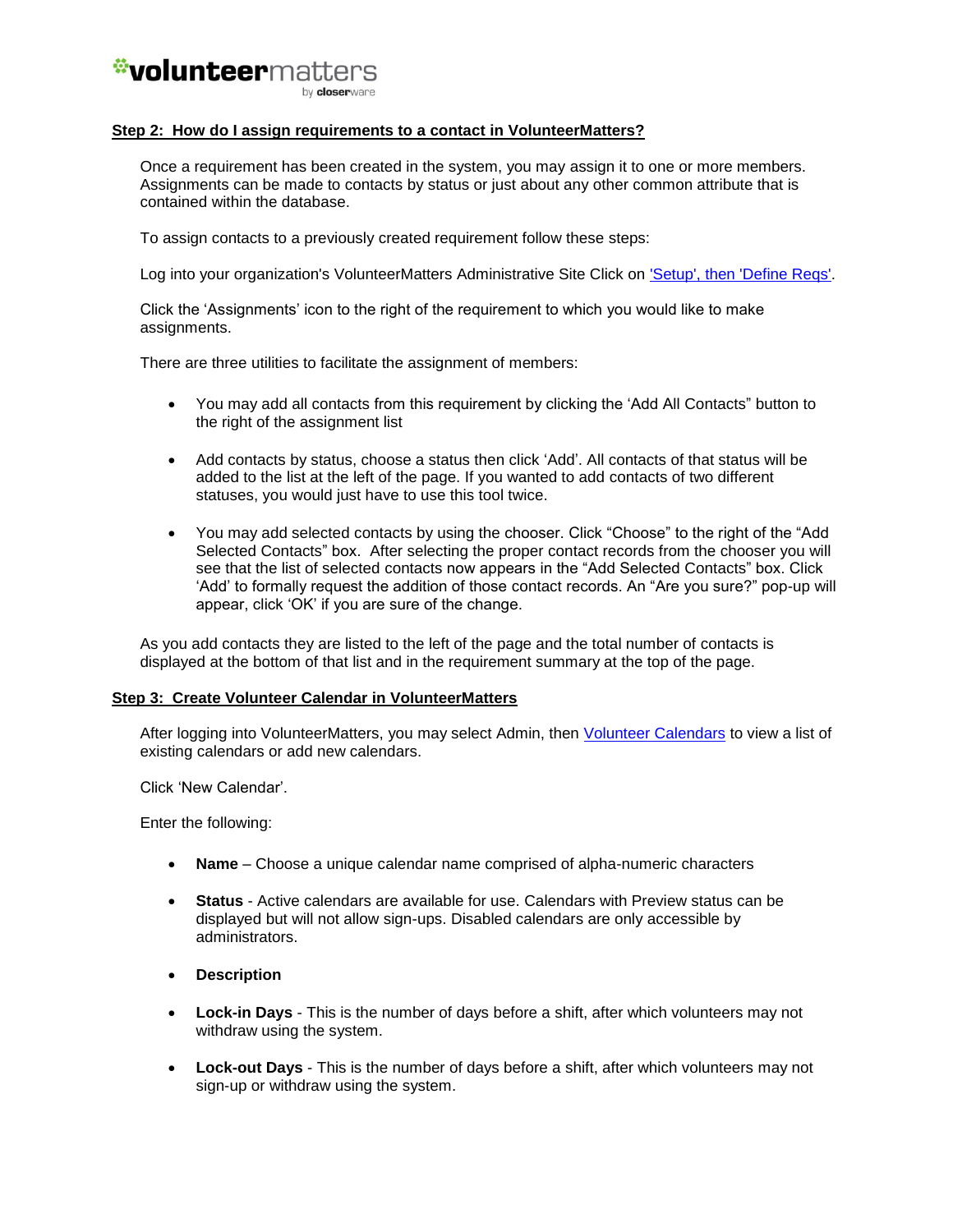hy closerware

- **Time zone** Choose the time zone applicable for this calendar. It is discouraged to create a volunteer calendar that may be used by volunteers or administrators from various time zones. If this is a necessity you must educate your volunteers that the notifications shifts times, etc. will be set to the time zone that was selected by the administrator.
- **Display order** This value helps order calendars in lists by overriding the default alphabetical ordering. The lower the whole number entered in this field, the higher the calendar will be displayed when listed. If two or more calendars have the same display order value, they will be sorted alphabetically.
- **Allow On Behalf Of**  An administrator may identify if your contacts may "sign up on behalf of friends" for certain volunteer opportunities. When the volunteer signs-up, they will be prompted to include the name and email address of the friends they will be bringing with them. If those friends are not already in your contact database, a new record will be created and they will be added as an assignee for that event.
- **Allow Volunteer Comments** When a volunteer signs up for a volunteer opportunity you can allow them to provide a comment/feedback at the time of the sign-up.
- **Hide Volunteers**  When a volunteer reviews the detail on a volunteer opportunity they may see a list of individuals currently assigned to that opportunity. You may turn this ability off so they may only see whether they are signed up or not. By default, calendars are set to show the list of current assignees to all volunteers.

#### **Step 4: Adding Shifts to a Volunteer Calendar in VolunteerMatters**

Adding Shifts - You may easily add new volunteer shifts for a single day, or a set of days within a range and by day of the week. To do this, log into the VolunteerMatters system, click on Admin icon and then click on the calendar you wish to add a shift to, and then click 'Add' toward the top of the page.

1. Enter the name of this volunteer shift

2. Enter a description for this shift. The description appears when a member clicks on that shift in the calendar.

3. Enter Date Range and Days of Week

#### Shift that is on a single day:

If the shift you are entering is for a single day, enter that same date (mm/dd/yyyy) in the 'Start Date' and 'End Date' fields. You may check the day of the week that date lands or if you do not know, you may select all days of the week (In either case it will only create that shift for the one day specified by the start and end date).

#### Single Shift that spans over two days:

If the shift you are entering is for a single shift on one day but extends into another, enter that start date of the first day (mm/dd/yyyy) in the 'Start Date' field and add the end date of the second day in 'End Date' field. You may check the days of the week that both dates lands or if you do not know, you may select all days of the week (In either case it will only create that shift for the one day specified by the start and end date).

#### Shifts that repeat over multiple days:

If you would like to enter a set of days you may enter a date range (for example 01/01/200X through 12/31/200X) by entering the earliest date of the range in the 'Start Date' field and the last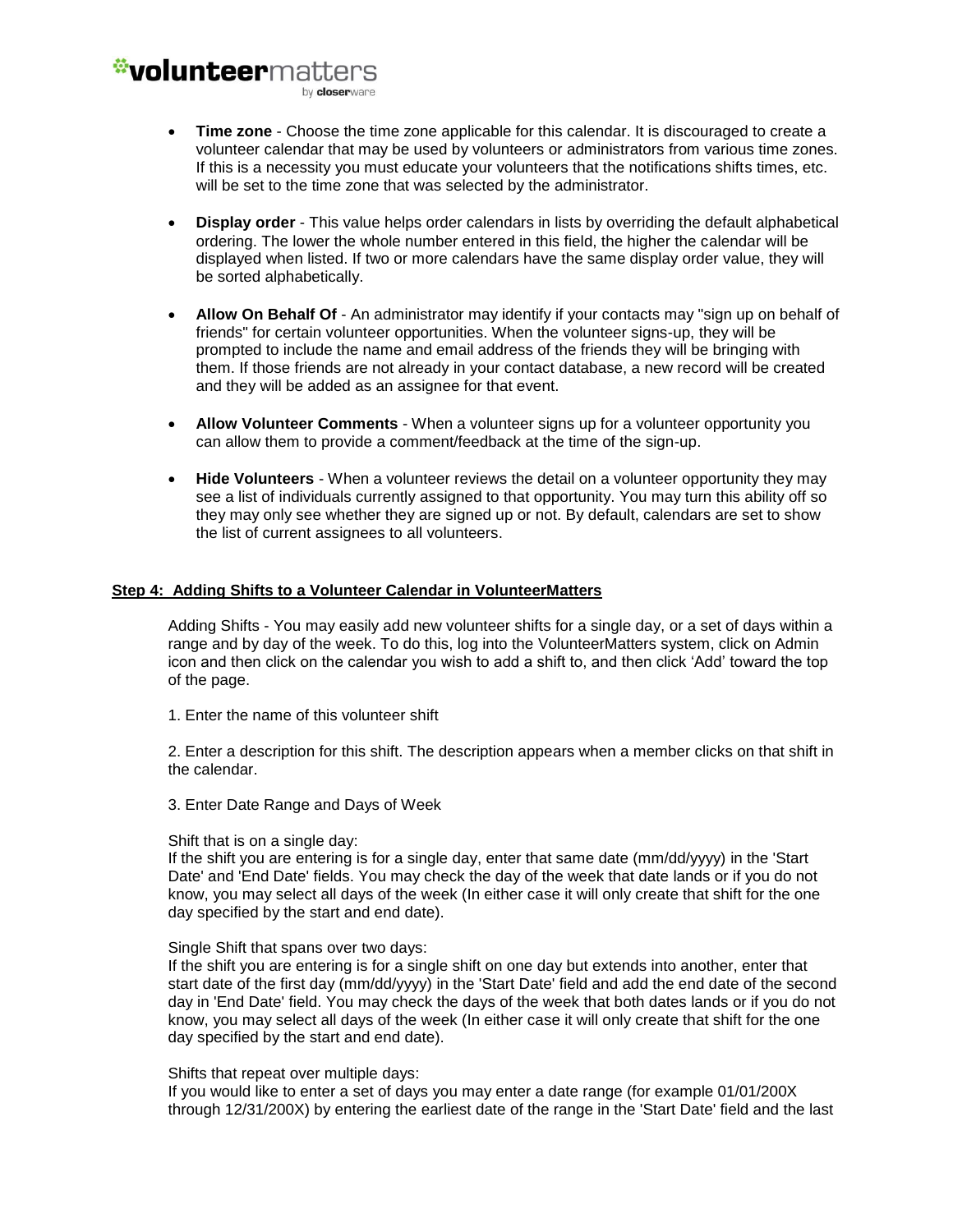date of the range in the 'End Date' field. Next, chose which days of the week, you would like to be including within that date range. If there are dates from this set you would like to remove from the calendar you may do so by deleting shifts as described later in this document.

- 4. Enter the start time of the volunteer shift.
- 5. Enter the end time of the volunteer shift.
- 6. Enter the maximum number of members that may be assigned to this volunteer shift.

7. Choose the proper volunteer shift status. A "locked" shift is one that will be viewable from the website but will not accept sign-ups from members regardless of whether or not an assignment had previously been made. A "released" volunteer shift is a shift that is available to accept signups/registrations from the website.

- 8. Click 'Preview' to review your proposed additions
- 9. Click 'Apply' to save your changes or click 'Back' to alter those changes

#### **Step 5: Recording When a Contact as a "No Show" for a shift in VolunteerMatters**

An administrator may set any assignment to a "No Show" designation. This designation will record those times when a volunteer assignment has been scheduled but the contact either did not show for their assignment or canceled without sufficient notice.

To make such a designation, you will log into your VolunteerMatters Administrative system with the proper security access roles and then click on [Admin.](https://www.closerware.com/vm/member/MenuAdmin.do)

Then click on the calendar you wish to add the "No Show" to an assignment from the Volunteering section.

From there locate the shift you wish to mark as a "No Show" and click on the "Assignments" link on the right (if there are no contacts assigned it will show "Add Assignments").

On the Shift Assignments page you will click the "Edit Assignment" icon and then check "No Show" and click "Save".

(This will automatically remove the Volunteer Interaction from the Contact's record)

### **Step 6: Generating Requirement Fulfillments from Contact Interactions in VolunteerMatters**

VolunteerMatters' Interaction Lists allow you to generate fulfillments from attendance, volunteer, or giving (if subscribed to) interaction records. You may visit the Interactions section on the [Admin page](https://www.closerware.com/vm/member/MenuAdmin.do) of VolunteerMatters to either generate fulfillments from "Attendance" interaction records, "Volunteering" interaction records, or "Giving" interaction records. The big difference between Attendance Interactions and Volunteer & Giving interactions when generating fulfillments is that for attendance interactions you can determine the number of fulfillment points for each instance of attending. While with volunteer & giving interactions you can do the same but you may also compute the fulfillment points based on the total time volunteered or the amount of the giving interaction. Attendance Interaction records only record a date and time for attending while volunteer interacts record a date, start time, and end time so the system can compute to total time for volunteer interactions. Giving interactions record a date, subject, amount, giving type, campaign, recognition,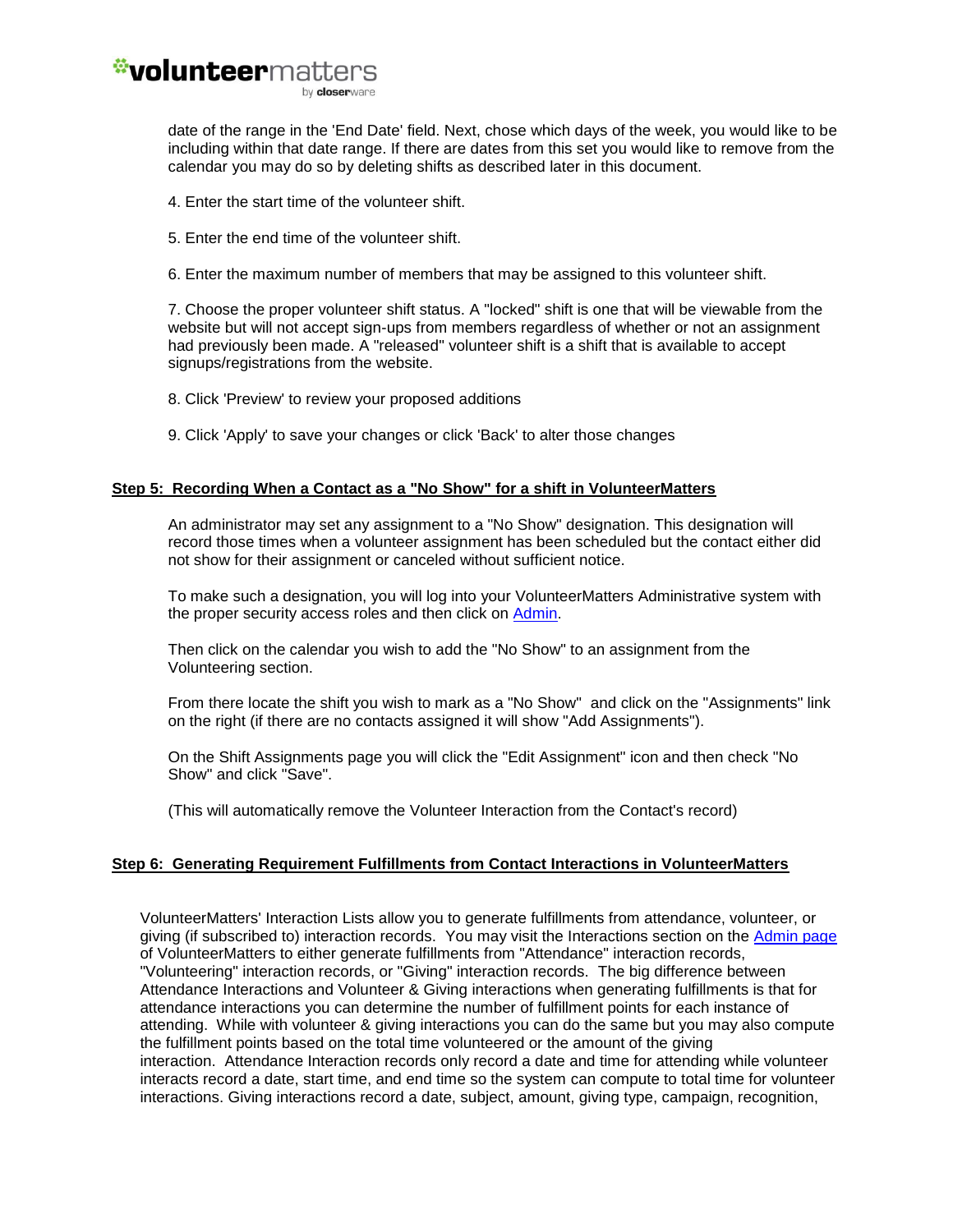

and notes.

1. If you click ["Attendance"](https://www.closerware.com/vm/member/MemberAttendanceList.do) this presents you with a listing of all attendance interactions for your contact database. The listing displays the attendance interaction's date, subject, notes, type, contact name, and requirement flag. By default the list of interactions is filtered to show only interactions dated within the last 30 days. This is only the default "List View". You can create new or modify existing "List Views" to match your desired results, including adding or subtracting fields/columns. Your first step should be to narrow the list of interactions to only include those that should fulfill the same requirement in the same manner. You can do this by filtering on the interaction properties (Date, type, subject, notes, contact name, contact ID, and requirement flag). For example, you could filter to only include interactions of type "General Meeting" that occurred on a specific date. Clicking "Edit" to the right of a specific interaction or clicking "Mass Edit" will allow you either delete the interaction(s) or change the Requirement Flag

#### Requirement Flags:

- $\circ$  Inapplicable Inapplicable interactions are those interactions that cannot be used to generate fulfillments to requirements.
- $\circ$  Applicable By default, all interactions are set to be "Applicable". Only interactions marked as "Applicable" may be used to generate fulfillments.
- o Applied After using the attendance tools to generate a requirement fulfillment from an interaction, the system automatically sets the interaction to have a requirement flag of "Applied". This flags the interaction so administrators know that it had at one time been applied as a fulfillment to a contact requirement, thereby discouraging duplicate fulfillments. "Applied" scans are not available to generate fulfillments to requirements. The system does allow an administrator to manually change interaction requirement flags to or from "Applied". This accommodates unique circumstances where a single interaction may fulfill multiple requirements.

After you filter the attendance interactions, you may click the "Requirement Processing" button to define how you would like the interactions applied to contact requirements.

- o Requirement Select the requirement this attendance interaction fulfilled
- $\circ$  Fulfillment type Select from one of the fulfillment types
- $\circ$  Fulfillment Date Chose to set the fulfillment date to the attendance interaction date or manually designate a specific date.
- $\circ$  Fulfillment Points Define the number of points to be credited to the contact for attendance to this event.
- o Notes Enter any relevant notes about this fulfillment.
- $\circ$  Append to Notes Choose one or more data elements from the interaction record to append to the fulfillment notes. It is recommended to include all except for "Attendance Notes". But we encourage you to try different combinations to get the fulfillment information you want.
- 2. If you click ["Volunteering"](https://www.closerware.com/vm/member/MemberVolunteerList.do) this presents you with a listing of all volunteer interactions for your contact database. The listing displays the volunteer interaction's date, times, subject, notes, type, member name, and requirement flag. By default the list of interactions is filtered to show only interactions dated within the last 30 days. This is only the default "List View". You can create new or modify existing "List Views" to match your desired results, including adding or subtracting fields/columns. Your first step should be to narrow the list of interactions to only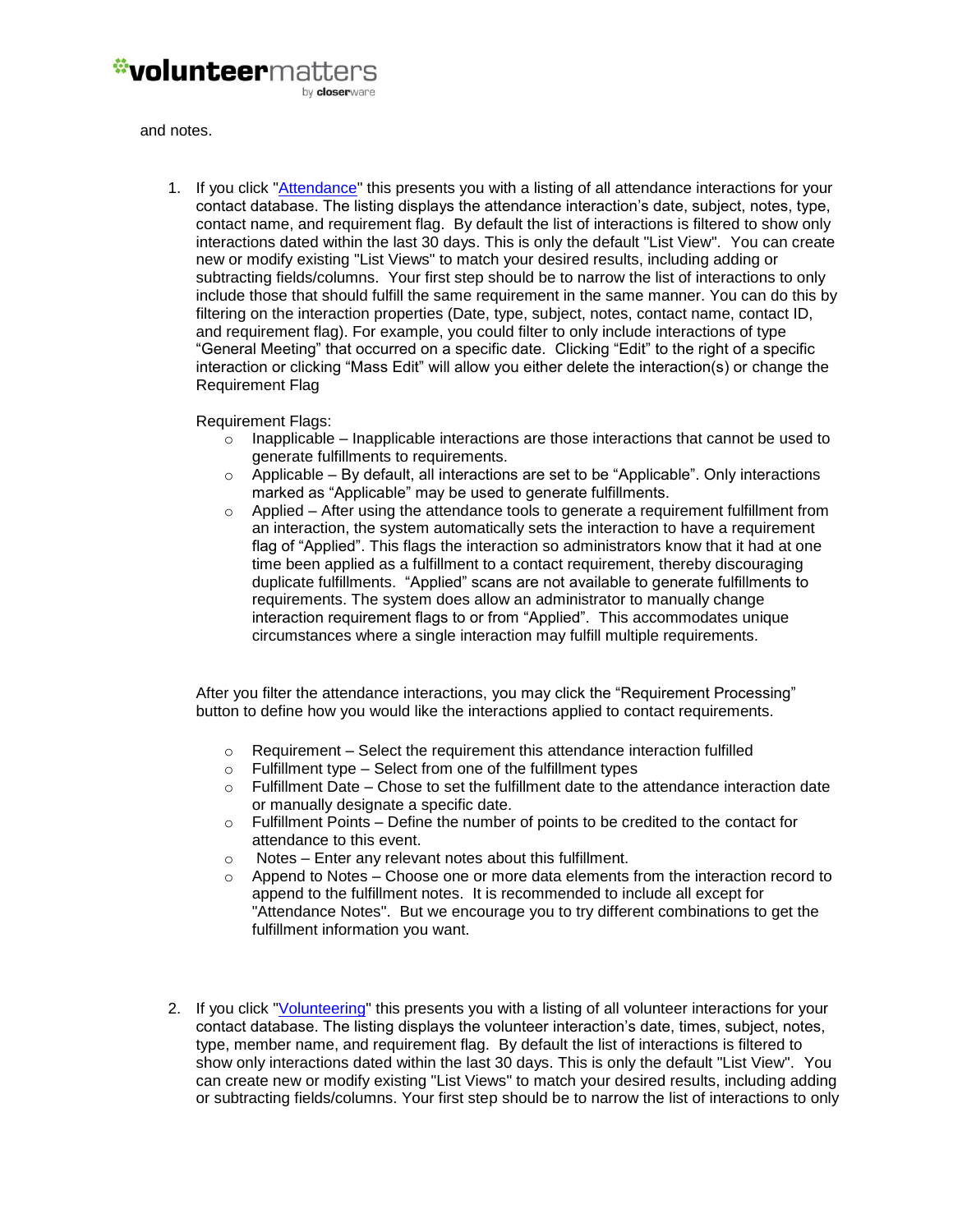by closerware

include those that should fulfill the same requirement in the same manner. You can do this by filtering on the interaction properties (Date, type, subject, notes, contact name, contact ID, and requirement flag). For example, you could filter to only include interactions of type "General Meeting" that occurred on a specific date. Clicking "Edit" to the right of a specific interaction or clicking "Mass Edit" will allow you either delete the interaction(s) or change the Requirement Flag.

Requirement Flags:

- $\circ$  Inapplicable Inapplicable scans are those interactions that cannot be used to generate fulfillments to requirements.
- $\circ$  Applicable By default, all interactions are set to be "Applicable". The only interactions that can be converted to fulfillments are those marked as "Applicable".
- $\circ$  Applied After using the interaction lists to generate a requirement fulfillment from an interaction, the system automatically sets the interaction to have a requirement flag of "Applied". This flags the interaction so administrators know that it had at one time been applied as a fulfillment to a contact requirement, discouraging duplicate fulfillments. "Applied" scans are not available to generate fulfillments to requirements. The system does allow an administrator to manually change interaction requirement flags to or from "Applied". This accommodates unique circumstances where a single interaction may fulfill multiple requirements.

After you filter the volunteer interactions, you may click the "Requirement Processing" button to define how you would like the interactions applied to member requirements.

- $\circ$  Requirement select the requirement this volunteer interaction fulfilled
- $\circ$  Fulfillment Type select from one of the fulfillment types
- $\circ$  Fulfillment Date Chose to set the fulfillment date to the volunteer interaction date or manually designate a specific date.
- $\circ$  Fulfillment Points Choose to fulfill the requirement in direct proportion to the total hours volunteered (time between in/out scans or the shift start/end time – 1 hour equals 1 point) or you may define the specific number of points the volunteer interaction will be credited against this requirement.
- $\circ$  Notes enter any relevant notes about this fulfillment
- $\circ$  Append to Notes Choose one or more data elements from the interaction record to append to the fulfillment notes. It is recommended to include all except for "Volunteer Notes". But we encourage you to try different combinations to get the fulfillment information you want.
- 3. If you click ["Giving"](https://www.closerware.com/vm/member/MemberGivingList.do) this presents you with a listing of all giving interactions for your contact database. The listing displays the giving interaction's date, amount, campaign, giving type, recognition, subject, notes, contact name, and requirement flag. By default the list of interactions is filtered to show only interactions dated within the last 30 days. This is only the default "List View". You can create new or modify existing "List Views" to match your desired results, including adding or subtracting fields/columns. Your first step should be to narrow the list of interactions to only include those that should fulfill the same requirement in the same manner.. You can do this by filtering on the interaction properties (Date, type, subject, notes, campaign, contact name, contact ID, and requirement flag). For example, you could filter to only include interactions of type "Annual Fund 2012 Campaign" that occurred on a specific date. Clicking "Edit" to the right of a specific interaction or clicking "Mass Edit" will allow you either delete the interaction(s) or change the Requirement Flag.

Requirement Flags:

 $\circ$  Inapplicable – Inapplicable scans are those interactions that cannot be used to generate fulfillments to requirements.